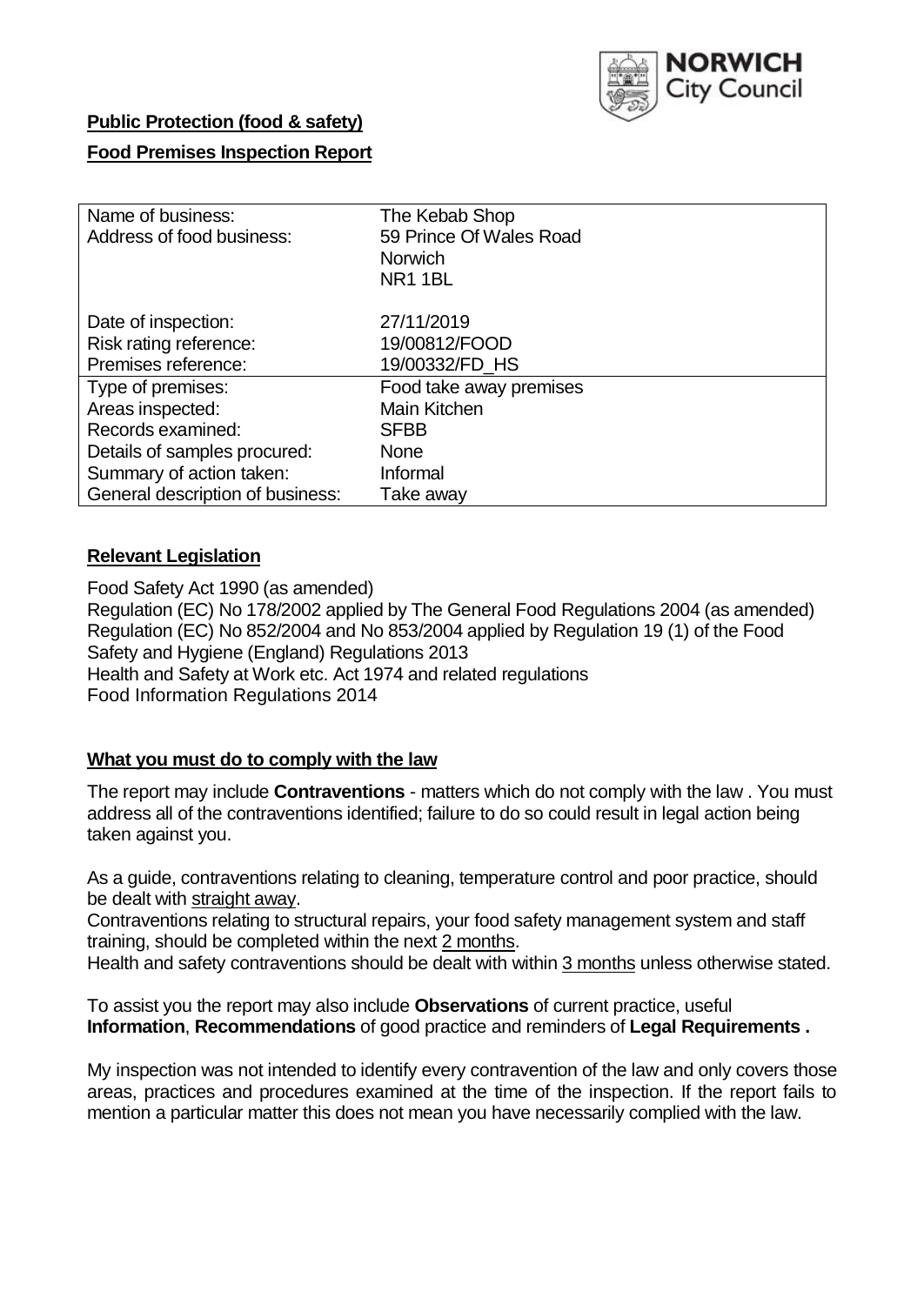# **FOOD SAFETY**

### **How we calculate your Food Hygiene Rating:**

The food safety section has been divided into the three areas which you are scored against for the hygiene rating: 1. food hygiene and safety procedures, 2. structural requirements and 3. confidence in management/control procedures. Each section begins with a summary of what was observed and the score you have been given. Details of how these scores combine to produce your overall food hygiene rating are shown in the table.

| <b>Compliance Area</b>                     |          |                |           | <b>You Score</b> |               |    |           |                 |          |  |  |
|--------------------------------------------|----------|----------------|-----------|------------------|---------------|----|-----------|-----------------|----------|--|--|
| Food Hygiene and Safety                    |          |                |           | $\Omega$         | 5             | 10 | 15        | 20              | 25       |  |  |
| <b>Structure and Cleaning</b>              |          |                | $\Omega$  | 5.               | 10            | 15 | 20        | 25              |          |  |  |
| Confidence in management & control systems |          |                | $\Omega$  | 5                | 10            | 15 | 20        | 30 <sup>°</sup> |          |  |  |
|                                            |          |                |           |                  |               |    |           |                 |          |  |  |
| <b>Your Total score</b>                    | $0 - 15$ | 20             | $25 - 30$ |                  | $35 - 40$     |    | $45 - 50$ |                 | > 50     |  |  |
| <b>Your Worst score</b>                    | 5        | 10             | 10        |                  | 15            |    | 20        |                 |          |  |  |
|                                            |          |                |           |                  |               |    |           |                 |          |  |  |
| <b>Your Rating is</b>                      | 5.       | $\overline{4}$ |           | 3                | $\mathcal{P}$ |    |           |                 | $\Omega$ |  |  |

Your Food Hygiene Rating is 3 - a generally satisfactory standard

## **1. Food Hygiene and Safety**

Food hygiene standards are generally satisfactory and maintained. There is evidence of some non-compliance with legal requirements. Some lapses are evident however generally you have satisfactory food handling practices and procedures and adequate control measures to prevent cross-contamination are in place. The contraventions require your attention; although not critical to food safety they may become so if not addressed. **(Score 10)**

000300

#### Contamination risks

**Contravention** The following exposed ready-to-eat food and or its packaging to the risk of cross-contamination with food borne bacteria from raw meat or unwashed fruits and vegetables:

- same containers were being used for raw foods e.g chicken and ready-to-eat foods e.g prepared salad
- same tongs were being used for raw and cooked burgers on the griddle and for prepared ready-to-eat salads

**Contravention** You could not demonstrate effective disinfection of equipment and utensils used for both raw and ready-to-eat foods, either by heat or an adequate dishwasher cycle. Separate equipment and utensils must be provided. Such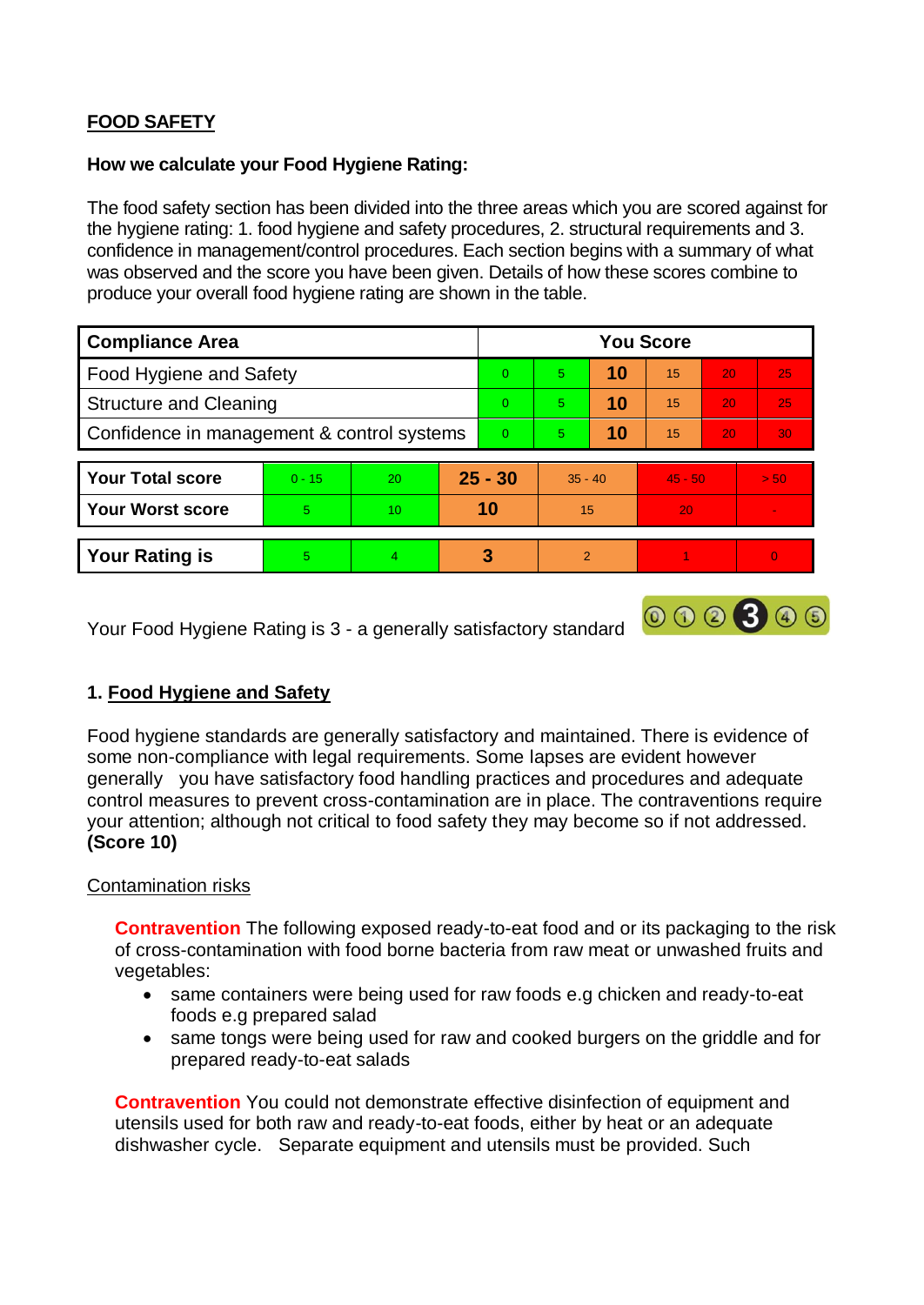equipment should be easily identifiable (e.g. colour coded) and must be stored and washed separately.

**Contravention** You could not demonstrate effective heat disinfection of the food equipment and utensils you use for handling both raw and ready-to-eat foods.:

- storage containers
- tongs

**Legal Requirement** At all stages of production, processing and distribution, food must be protected from any contamination likely to render it unfit for human consumption, injurious to health or contaminated in such a way that it would be unreasonable to expect it to be consumed in that state.

**Guidance** The FSA (visit www.food.gov.uk for more information) has issued guidance on controlling E.coli 0157 through:

- \* the complete separation of raw and ready-to-eat food
- \* the correct use of wash-hand basins and thorough hand-washing

\* having dedicated equipment (including complex equipment) for raw and ready-to-eat foods

\* through 2-stage cleaning and the correct use of sanitiser

\* and by controlling the risks posed by soily vegetables.

**Recommendation** Provide separate equipment and utensils designated for use with either raw or ready-to-eat foods, which can be easily identified (e.g. colour coded) and stored and washed separately.

### Hand-washing

**Contravention** The following indicated that hand-washing was not suitably managed:

no soap or towel to W C

#### Personal Hygiene

**Contravention** The following are examples of poor personal hygiene or where it was made difficult for food handlers to maintain sufficiently high standards of personal cleanliness:

- staff were not using the wash-hand basin regularly
- food handler was seen smoking whilst wearing their apron

#### Temperature Control

**Legal Requirement** Food which has been cooked or reheated and is intended to be kept hot until it is sold, must either be held at or above 63°C or it can be kept for service or on display for sale for a single period of less than 2 hours; at the end of the 2 hour period the food should be cooled as quickly as possible and kept at or below 8°C or discarded.

**Legal Requirement** If you rely on selling cold food (displayed over 8 °C) within four hours you must be able to demonstrate your system for ensuring food is either sold, placed under refrigeration, or discarded, before the four hours have elapsed.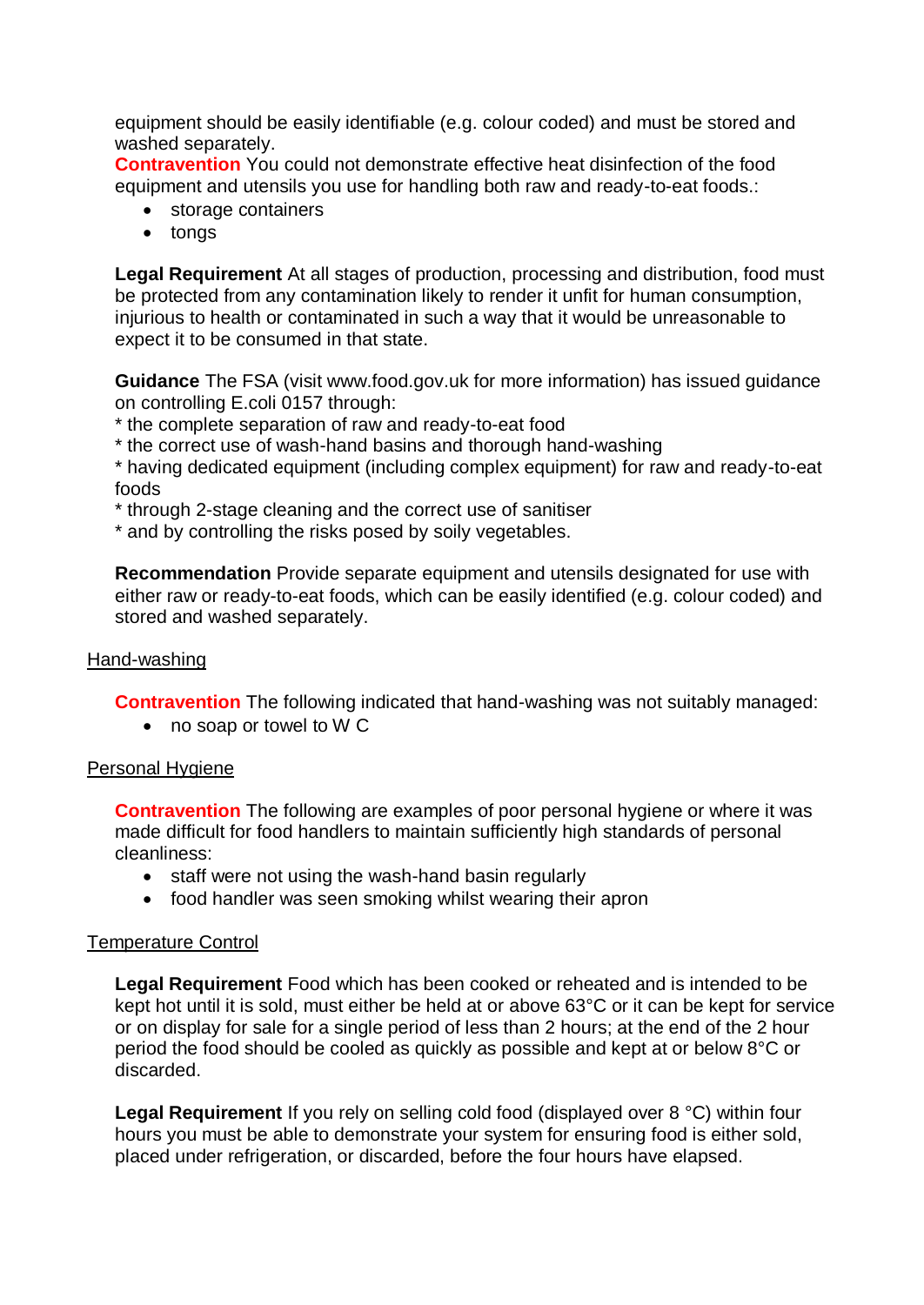**Recommendation** I recommend you purchase a probe thermometer and probe wipes to monitor hot and cold foods in the display cabinets

**Recommendation** I recommend that less salads are kept in the cold display cabinet as the temperature of the salads was 10°C at the time of my inspection. Store these in the fridge until needed

### Unfit food

**Contravention** The following food was unfit (and was seized or destroyed in my presence) because it did not conform to food safety requirements;

• tomato puree stored in a plastic container in fridge had bio-film on it...

**Recommendation** You should have a system to identify when open or prepared foods need to be used by or discarded, to ensure the food is fit for consumption. I recommend you apply labels which give a day or date that is 2 days after the day of production e.g. if food is opened on Monday it should be used by the end of Wednesday

## Poor Practices

**Contravention** The following matters represented poor practice and if allowed to continue may cause food to become contaminated or lead to its deterioration::

uncovered bacon was being stored in the small upright freezer

## **2. Structure and Cleaning**

The structure facilities and standard of cleaning and maintenance are of a generally satisfactory standard but there are some repairs and/or improvements which are required in order for you to comply with the law. Pest control and waste disposal provisions are adequate. The contraventions require your attention; although not critical to food safety they may become so if not addressed. **(Score 10)** Cleaning of Structure

**Contravention** The following items were dirty and require more frequent and thorough cleaning:

• flooring underneath equipment

#### Cleaning of Equipment and Food Contact Surfaces

**Contravention** The following items are dirty and must be cleaned:

- seals to Williams fridge used as store cupboard
- seals to pizza fridge
- around the top rim to the chest freezer
- small upright freezer needs defrosting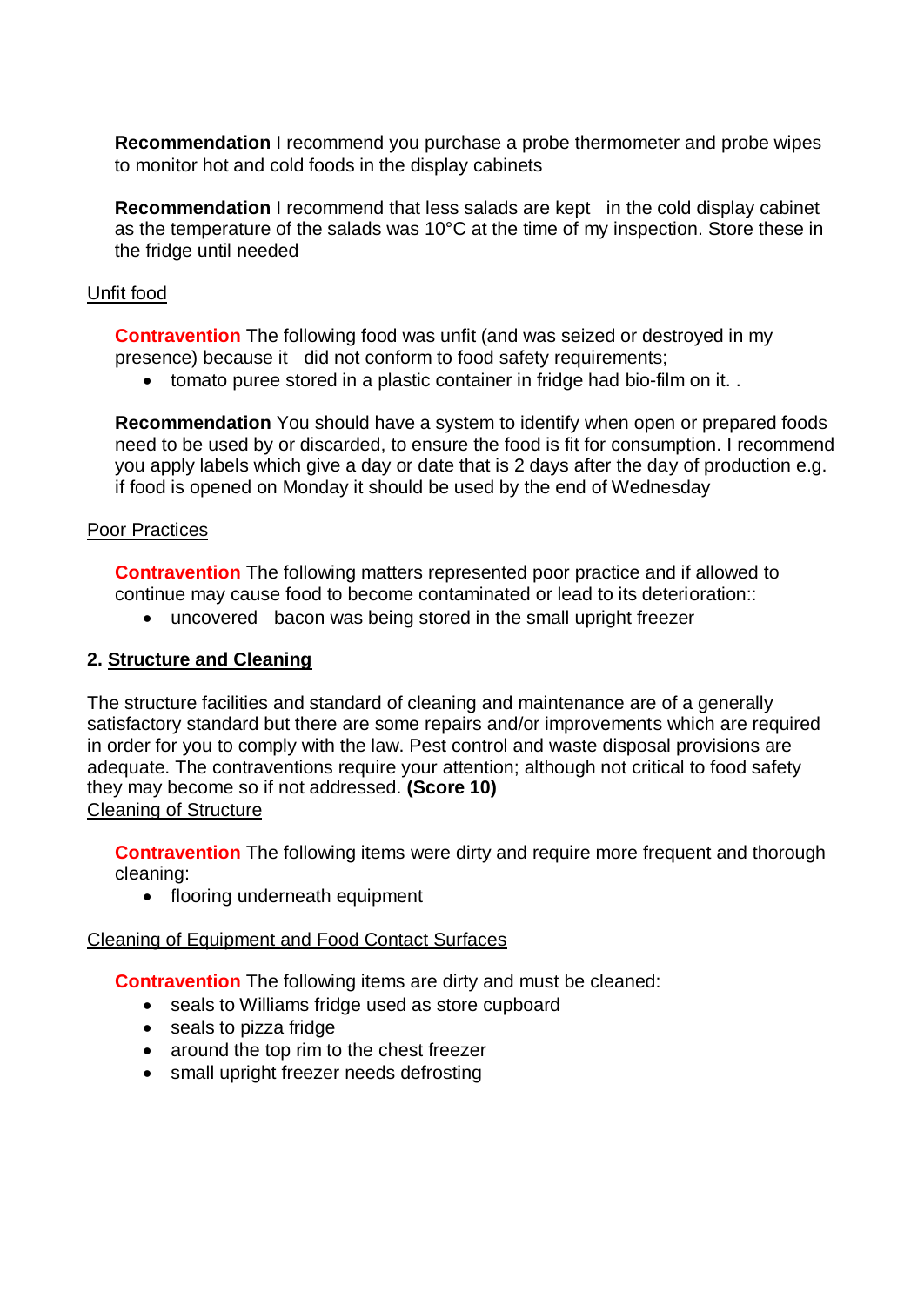## Cleaning Chemicals / Materials / Equipment and Methods

**Contravention** The following evidence demonstrated your cleaning materials, equipment and methods were not sufficient to control the spread of harmful bacteria between surfaces:

- the sanitiser is not BS EN 1276:1997 13697:2001 Standard
- there was a mixture of cleaning chemicals from different manufacturers and no clear instructions about how to use each one
- worn scourers

**Information** A surface sanitiser may be rendered ineffective if you are not following the correct dilution or allowing a sufficient time for the product to work (CONTACT TIME). Always follow the instructions on the product label.

**Information** You must ensure that the sanitiser you use are effective against bacteria. Ensure hat they meet the following standards BS EN 1276:1997 and 13697:2001.

**Guidance** Even when using a surface sanitiser you should be following the 'two-stage' cleaning method. Apply the sanitiser once to remove visible dirt and food debris and then a second time to ensure effective disinfection. Make sure you follow the correct contact time for the product.

#### **Maintenance**

**Contravention** The following had not been suitably maintained and must be repaired or replaced:

- split seals to Coca Cola fridge
- seals missing to door of raw meat fridge
- hot tap to wc was split
- split seal to small freezer

Facilities and Structural provision

**Contravention** The following facilities were inadequate and must be improved:

• filter missing to extraction canopy

#### Pest Control

**Observation** I was pleased to see that the premises was proofed against the entry of pests and that pest control procedures were in place.

#### **3. Confidence in Management**

There are generally satisfactory food safety controls in place although there is evidence of some non-compliance with the law. The contraventions require your attention; although not critical to food safety they may become so if not addressed. **(Score 10)**

#### Type of Food Safety Management System Required

**Contravention** The food safety management system you have in place is not suitable as it belonged to the previous food business owners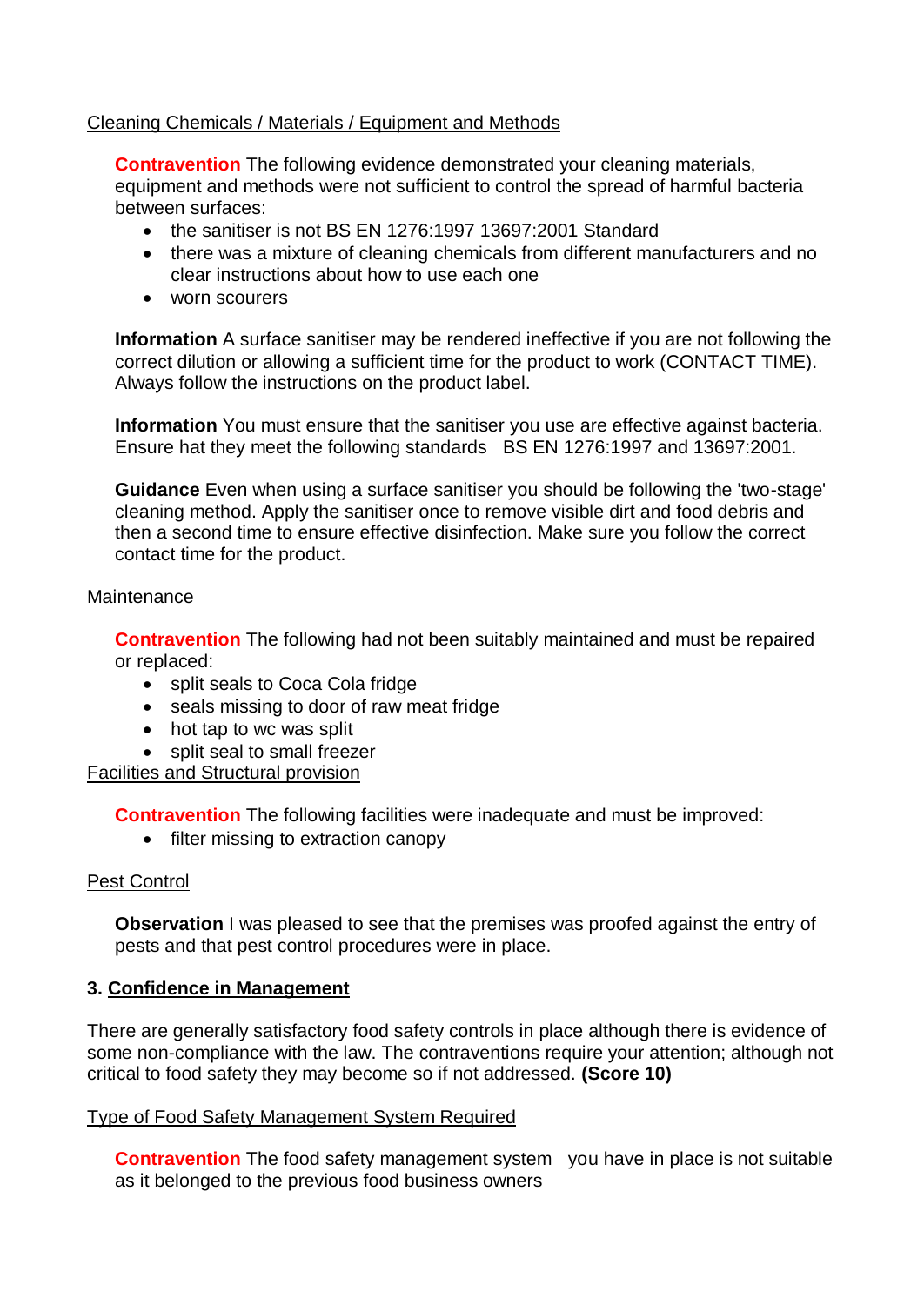• the procedures in the pack did not relate to your procedures: you need to have your own pack

**Legal Requirement** Food business operators must put in place, implement and maintain a permanent procedure or procedures based on HACCP principles:

- Identify hazards to food.
- Identify the critical limits (what is acceptable and unacceptable).
- Monitor critical control points to ensure critical limits are met.
- Keep appropriate records to demonstrate control measures are effective.

**Information** As you are a new business you have been given the benefit of the doubt despite your food safety management system not fully complying with the law. You must act on this now as your hygiene rating score will be reduced to a maximum of 1 if there is a similar situational at the next visit.

**Observation** I was pleased to see that you have booked on The Safer Food Better Business workshop

#### Food Hazard Identification and Control

**Contravention** The following pre-requisites have not been met and this means that your food safety management system will be ineffective:

waste management is poor

**Contravention** You have not identified these food hazards or the methods of control at critical points in your operation:

 cross-contamination using the same containers and utensils for raw and ready-to-eat foods

**Information** Before implementing a food safety management system such as Safer Food Better Business, basic good hygiene conditions and practices called prerequisites must be in place. Only then will your food safety management system be effective in ensuring the preparation of safe food.

#### Proving Your Arrangements are Working Well

**Contravention** You are not working to the following safe methods in your SFBB pack::

- 4-weekly checks
- training records / supplier lists
- cleaning schedule
- food allergies
- cleaning / clear and clean as you go

#### **Traceability**

**Observation** Your records were such that food could easily be traced back to its supplier.